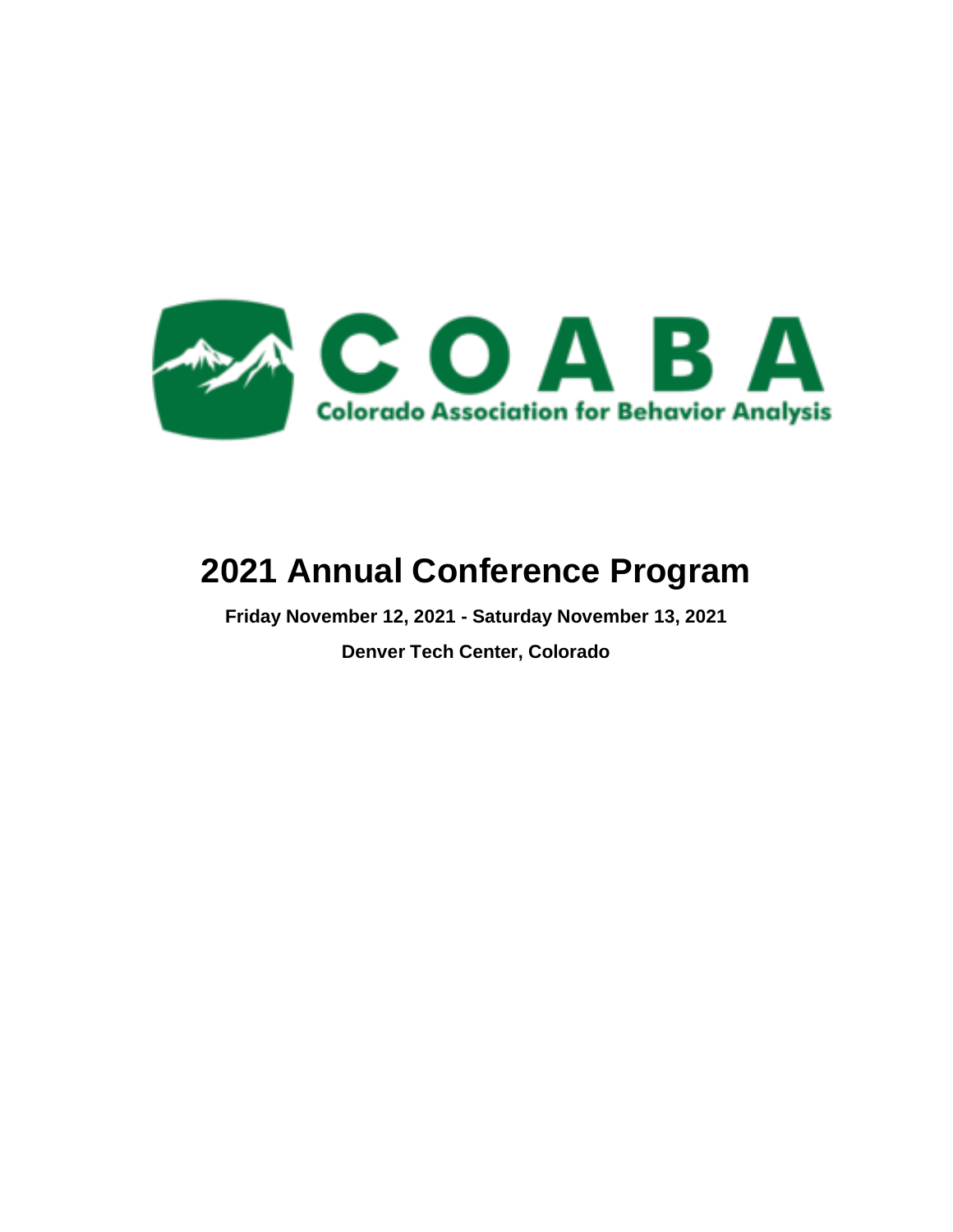

## **Hotel and Area Information**

**Hotel Information** Doubletree Denver Tech Center 7801 E Orchard Rd. Greenwood Village, CO 80111 Phone: (303)779-6161 Website:<https://www.hilton.com/en/hotels/denewdt-doubletree-denver-tech-center>

# **Local Area Restaurants**

Bad Daddy's Burger [www.Baddaddysburgerbar.com](http://www.baddaddysburgerbar.com/)

Cuba Cuba Sandwicheria [www.cubacubadtc.com](http://www.cubacubadtc.com/)

Eddie V's Prime Seafood [www.eddievcom](http://www.eddievcom/)

Hapa Sushi Grill and Sake Bar [www.hapasushi.com](http://www.hapasushi.com/)

Illegal Pete's DTC [www.illegalpetes.com](http://www.illegalpetes.com/)

Lil' Ricci's DTC [www.lilriccisdtc.com](http://www.lilriccisdtc.com/)

Slattery's Pub & Grill [www.slatteryspubandgrill.com](http://www.slatteryspubandgrill.com/)

YaYas Euro Bistro [www.Yayasdenver.com](http://www.yayasdenver.com/)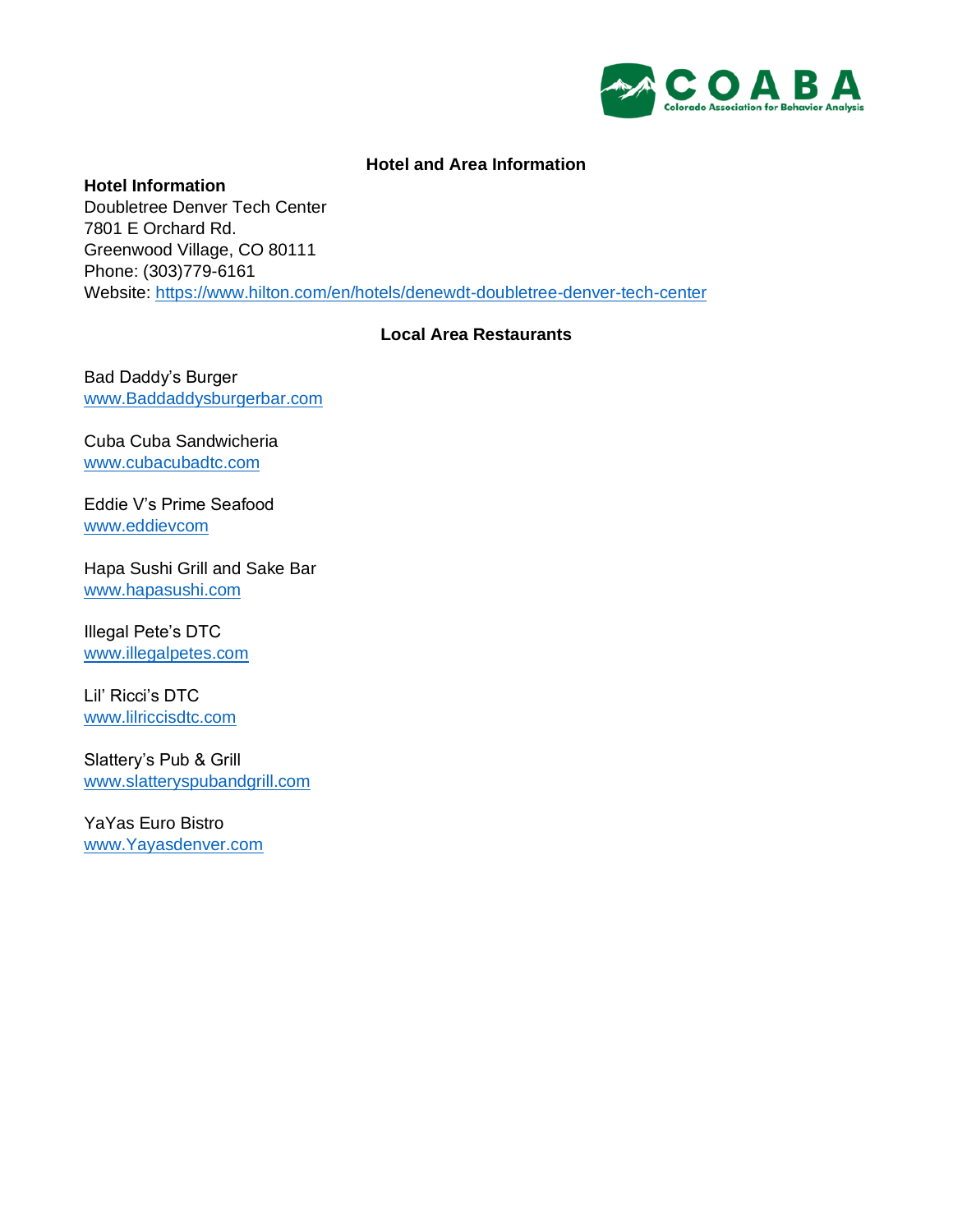

## **Conference Sponsors**

*Platinum Sponsor:*

Mind Color Autism

*Gold Sponsors:* Action Behavior Centers Colorado Behavior and Learning Group Oliver Behavior Consultants

# *Silver Sponsors* Shandy Clinic

Motivo

*AV Sponsor:* Behavior Analysis Certification Board

*Coffee Sponsor:* University of Colorado, Denver University of Cincinnati Online

# *Exhibitor Tables:*

Action Behavior Centers Autism Learning Partners Colorado Behavior and Learning Group Family Support Center of Colorado Mind Color Autism Motivo Oliver Behavior Consultants Prisma Dimensions Group Quality Behavior Solutions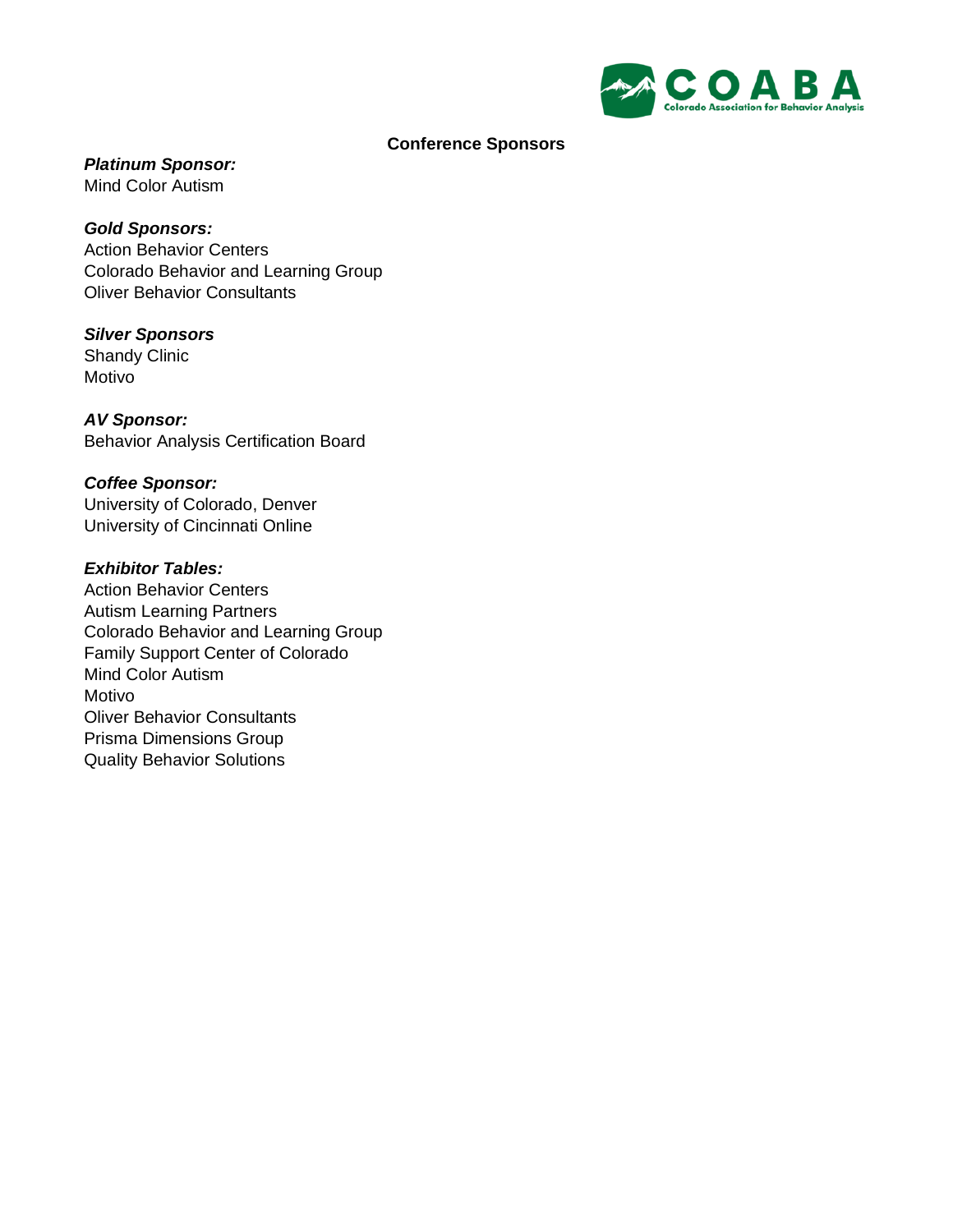

#### **Conference Schedule**

**Friday 11/12/2021**

*8:00 – 8:45 AM*: **Registration and coffee break**

*8:45 – 9:00 AM:*  **Opening Remarks**  Dr. Alison Betz, COABA President

#### *9:00 – 10:00 AM:*  **Invited Presentation**



*Title*: School-Based Consultation: Principles and Practices *Presenter:* Dr. Edward Daly, III (*University of Nebraska at Lincoln)*

*Biography*: Edward J. Daly III, BCBA-D, conducts research on functional assessment methods. He has co-authored numerous chapters and journal articles on this topic. Dr. Daly is Professor of Educational Psychology at the University of Nebraska-Lincoln, where he teaches course work in Applied Behavior Analysis, school-based consultation, and single-case experimental designs.

### *Abstract:*

As schools witness what behavior analysts are capable of doing, they are hiring behavior analysts in increasing numbers to help develop and evaluation interventions with students experiencing behavior and academic problems. In some cases, behavior analysts are delivering direct services, a professional role for which they are well prepared. In a lot of cases, however, schools are calling on behavior analysts to serve as consultants, which is a new role for many of us. A consultant serves in an indirect role by trying to help someone else (e.g., a teacher) help a third party (the student). A consultant typically has no authority over the consultee but must engage the consultee in such a way that their combined efforts empower the teacher to improve students' academic achievement and behavioral self-control. The purpose of this presentation will be to help behavior analysts adapt their assessment and instruction/intervention skills to a school-based consultative role. I will present research-based strategies for (a) how to efficiently embed functional assessment principles and practices in the consultation process, and (b) manage the contingencies under which teachers are operating to maximize effectiveness.

# **BACB 1 CEU**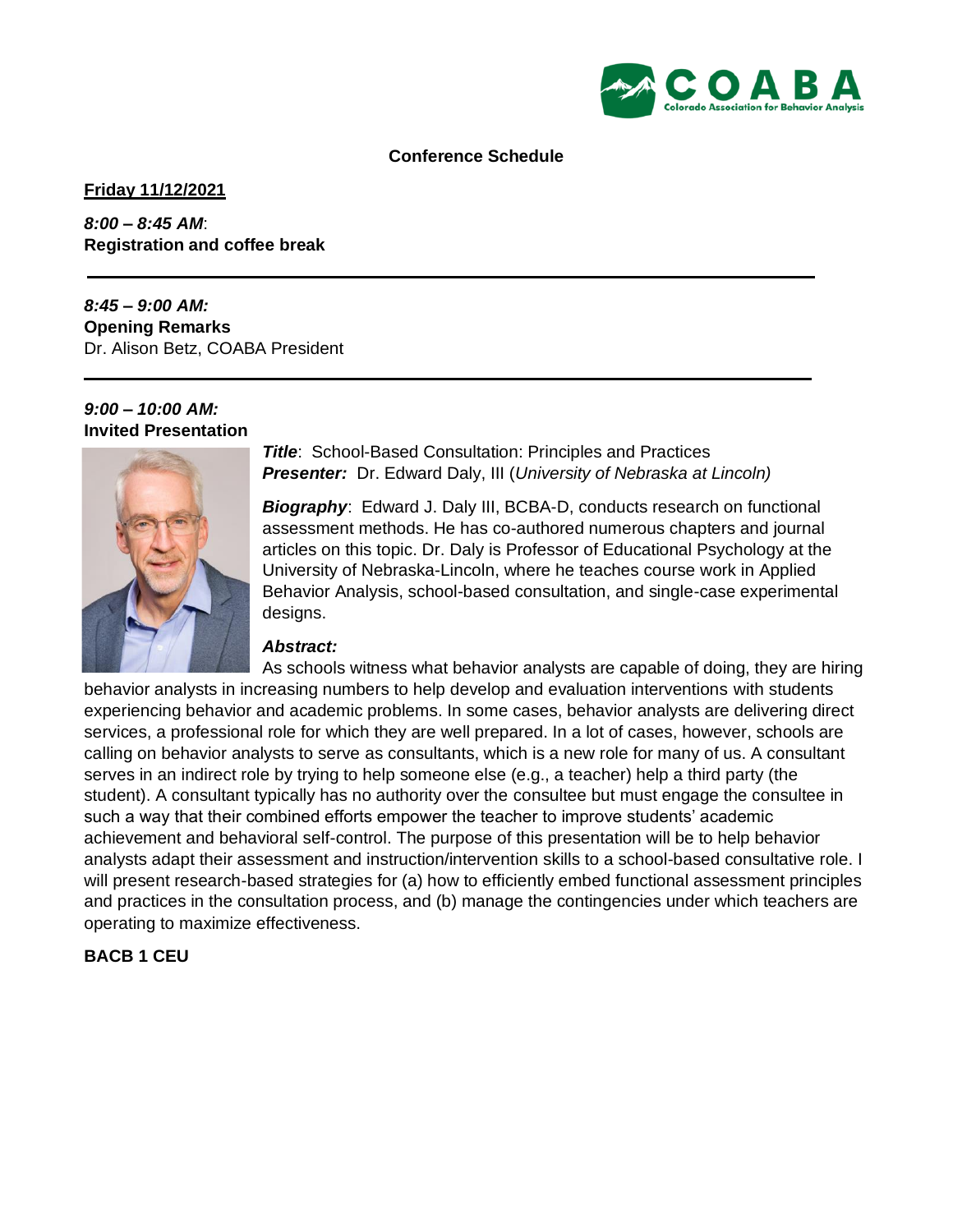

# *10:00 – 11:00 AM* **Invited Presentation**

**Title:** Deepening the Connection to Differences: A Clinical Roadmap for the Inclusion of Cultural and Linguistic Diversity in the Development of Social Language Skills in School-Age Children with Autism



*Presenter:* Landria Green *(Landria Green, PLLC)*

# *Biography:*

Landria Seals Green has garnered a reputation as an engaging speaker, clinical program designer, and a leader with a systematic and practical perspective in organization behavior management. Her background as a Speech-Language Pathologist and Board-Certified Behavior Analysis supported by work within the clinical field for over 20 years. Landria founded Momentum Autism Therapy and later merged her organization with Blue Sprig Pediatrics. She is currently working as a consultant and pursing a PhD full-time at the University of Illinois at Urbana-Champaign in special education. Landria is interested in personnel development and preparation for professionals working with

learners with autism as well as organization behavior management, social communication, and telepractice. She is the co-founder of the ABA Taskforce, an organization that supports Diversity, Equity, and Inclusion across the industry of applied behavior analysis as well as health and social justice issues seen in the community at large. She has been a ground-breaking speaker for over ten years in clinical training and diversity-equity-inclusion within the clinical field. Undergraduate studies were completed at the University of Illinois at Urbana-Champaign with graduate coursework completed at Northwestern University. Education in Applied Behavior Analysis completed at FIT and University of North Texas. Landria is from the Southside of Chicago, lived in Connecticut and Michigan for a number of years. She now resides in Illinois with her husband Alfred and their children Adam and Alison.

### *Abstract:*

How do we plan and develop treatment plans for school-age children? What are the resources and tools that shape this plan development? How do we preserve and promote client and human dignity as we shape and change behavior with respect to their culture and linguistic variety?

While the traditional education and preparation for the behavior analyst working in the field of autism may not include language development courses, many BCBAs find themselves developing treatment plans in the areas of language and social skills. Added to this is the responsibility of treatment goal planning and implementation with consideration to cultural and linguistic diversity. In this presentation, we will deepen the difference awareness of cultural and linguistic diversity as it relates to communication and social skills goals for school-age children. The roadmap serves as a resource that includes evidence-based research and clinical application practices related to this topic. Deepening the connection between cultural-linguistic diversity and clinical practice provides an essential way to move our field forward. **BACB 1 CEU**

*11:00 – 11:15 AM:* **BREAK**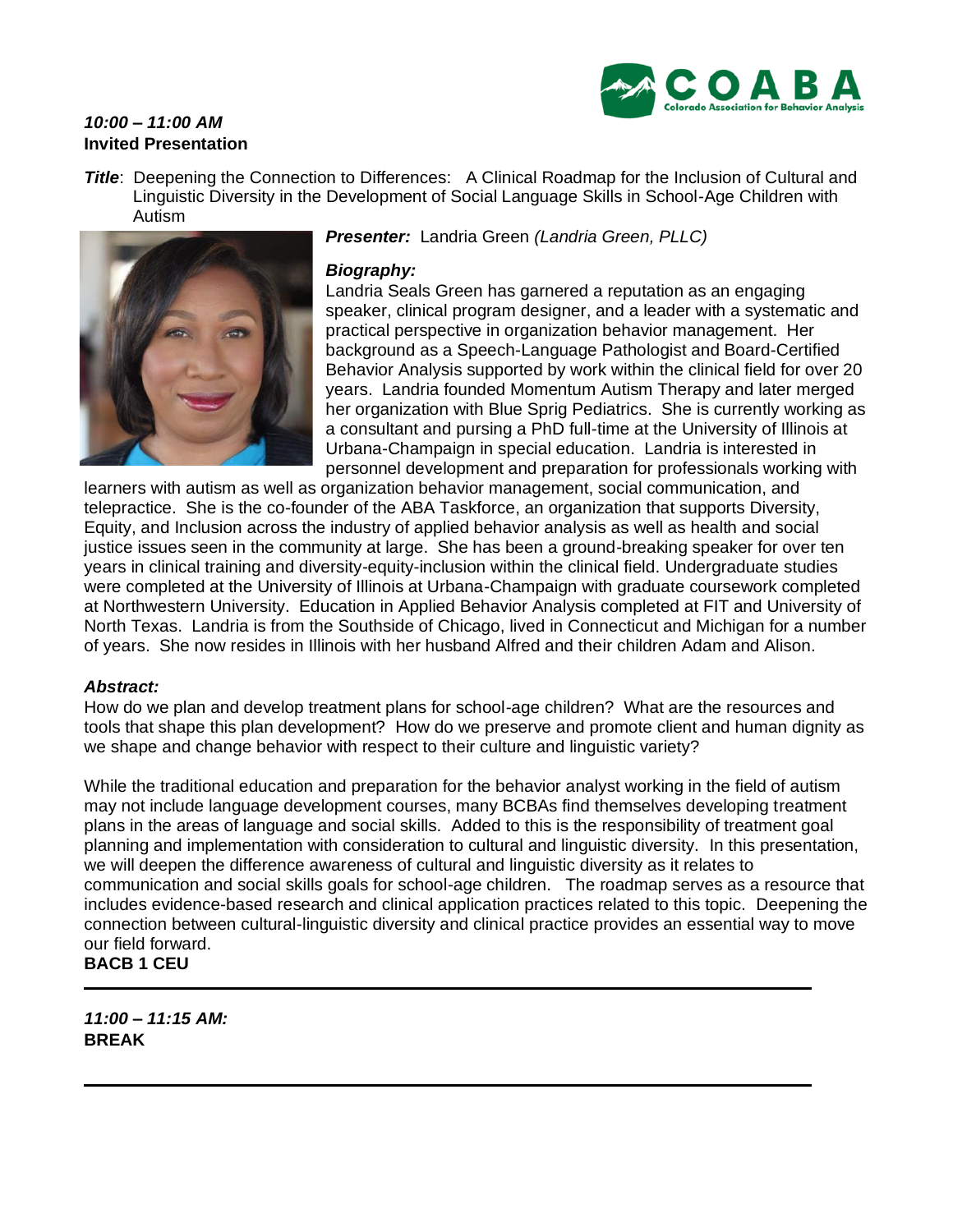

# *11:15am – 12:15pm*

**Current Research and Practical Applications from Colorado Behavior Analysts** 

**Chair:** Alison Betz

**Presenters:** 

#### **BACB 1CE**

## *12:15 – 1:45 PM*: **Lunch on your own**

## *1:45 – 2:45pm* **Invited Presentation**

**Title:** Feeding concerns in children and adolescents with Autism: Snapshot of treatment for food selectivity/ARFID A2



**Presenter:** Dr. Valerie Volkert (*Marcus Autism Institute)*

**Biography**: Valerie M. Volkert, Ph.D., BCBA-D, Associate Professor (Pediatrics), is a psychologist site manager in the Children's Multidisciplinary Feeding Program at Marcus Autism Center. She received her doctorate in school psychology from Louisiana State University in 2007. She was previously faculty at the Munroe-Meyer Institute, and adjunct faculty at the University of Nebraska at Omaha, where she became the Training Director for the Applied Behavior Analysis Ph.D. Program and Center for Autism Spectrum Disorders. In 2015, Dr. Volkert joined the Marcus Autism Center. She sees patients in the intensive day treatment and outpatient clinics of the Feeding program, supervises interns and residents, and pursues lines of clinical research. Of particular interest are treatments to increase advanced feeding skills (e.g.,

chewing), synthesizing the findings of studies on the treatment of pediatric feeding disorders, and evaluating alternative approaches to the treatment of chronic feeding problems (e.g., sensory integration and tube weaning). She has authored four book chapters and published 40 peer-reviewed research studies in multiple journals, including the *Journal of Applied Behavior Analysis*, the *Journal of Pediatrics*, *Research in Developmental Disabilities*, *Behavior Modification,* and *Behavior Analysis in Practice*. Dr. Volkert served as the Editorial Assistant for the *Journal of Applied Behavior Analysis* from 2008 to 2010. She serves on the board of editors for two journals and as associate editor for the *Journal of Applied Behavior Analysis*.

# **Abstract:**

Avoidant Restrictive Food Intake Disorder (ARFID) is an eating or feeding disturbance involving avoidance or restriction of food intake resulting in four potentially overlapping manifestations: faltering growth (A1), nutritional deficiencies (A2 or severe food selectivity), enteral or oral formula supplementation (A3), and/or marked interference with psychosocial functioning (A4, American Psychiatric Association, 2013). Severe food selectivity is associated with nutritional insufficiencies and adverse health effects such as scurvy or rickets. Children with autism are at increased risk for severe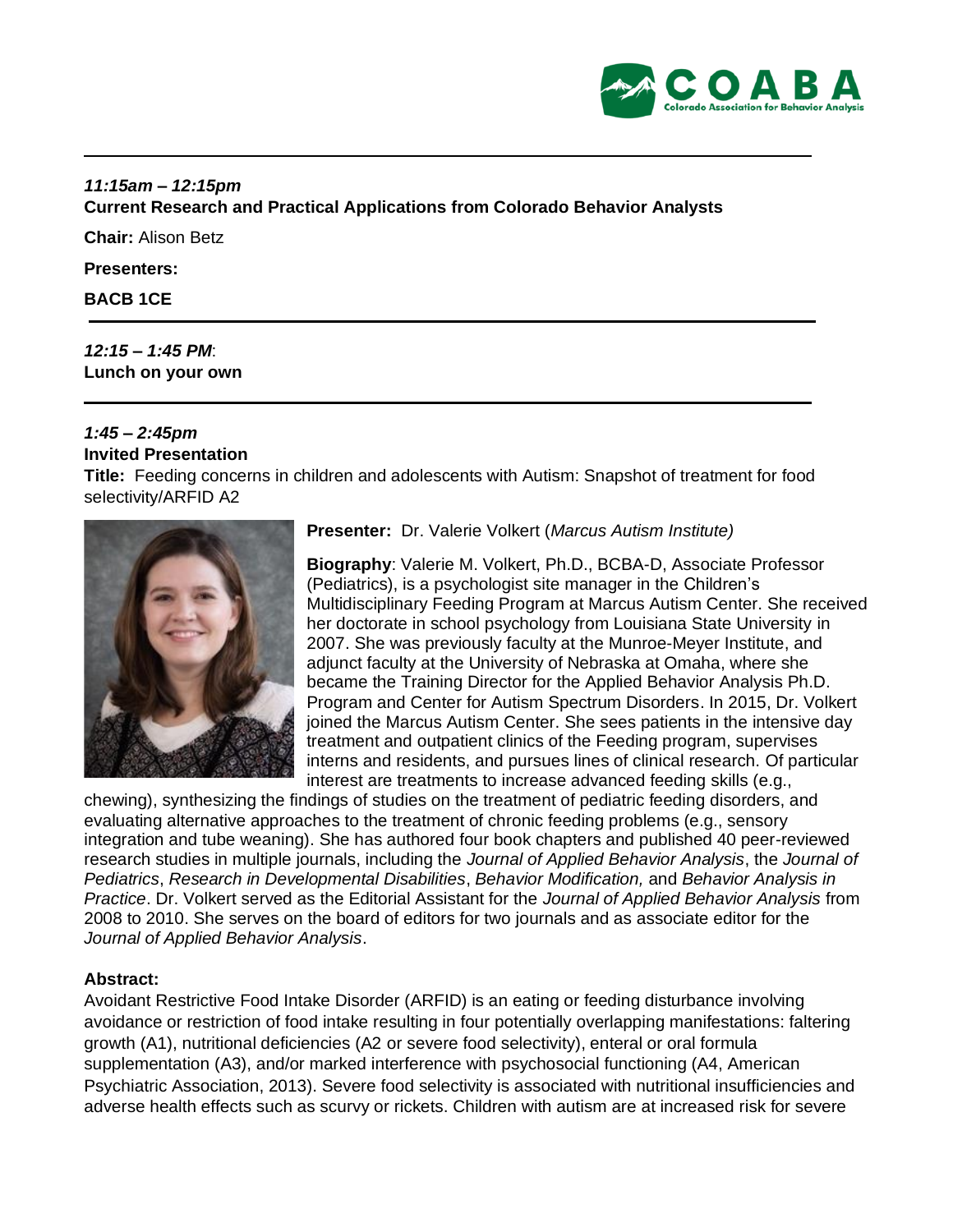food selectivity (Sharp et al., 2018). The current presentation will



aim to discuss the difference between picky eating and food selectivity, the medical impact and etiology of food selectivity, and evidence-based treatment for children with autism and food selectivity.

# **BACB 1 CEU**

# *2:45 – 3:00 PM:* **Break**

# *3:00 – 4:00 PM* **Invited Presentation**

*Title:* An Update on the Behavior Analyst Certification Board

*Presenter:* James E. Carr (*Behavior Analyst Certification Board)*



*Biography:* James E. Carr, PhD, BCBA-D, is the Chief Executive Officer of the Behavior Analyst Certification Board. His professional interests include behavior analyst credentialing, behavioral assessment and treatment of developmental disabilities, verbal behavior, and practitioner training. Dr. Carr has published over 150 journal articles and book chapters on these and other topics. A Fellow of the Association for Behavior Analysis International, Dr. Carr received the 2017 Jerry Shook Award from APBA and the 2017 Azrin Distinguished Contributions to Applied Behavior Analysis Award from APA's Division 25. He is the past editor-in-chief of *The Analysis of Verbal Behavior* and has served on the editorial boards of 10 other behavior analysis journals, including four appointments as associate editor. Dr. Carr is the past

president of the Colorado, Alabama, and Mid-American Associations for Behavior Analysis. He received his doctorate in 1996 from Florida State University under the mentorship of Dr. Jon Bailey, and previously served on the behavior analysis faculties at the University of Nevada, Reno (1996-1999), Western Michigan University (1999-2008), and Auburn University (2008-2011).

# *Abstract:*

In this presentation recent developments at the Behavior Analyst Certification Board (BACB) will be shared. Among the developments, the speaker will share recent data on the BACB's certification programs, ethics updates, recent changes that will impact certificants, and new initiatives at the BACB.

# *4:00 – 5:00 PM* **Colorado Association for Behavior Analysis Business Meeting** Dr. Alison Betz (COABA President)

# *5:30 – 8:00 PM* **Poster Session and COABA Social**

Come support our poster presenters while networking and socializing with fellow COABA Members! There will be a photobooth to help capture great memories and FREE ABA t-shirts! There will be a cash bar and drink tickets will be provided!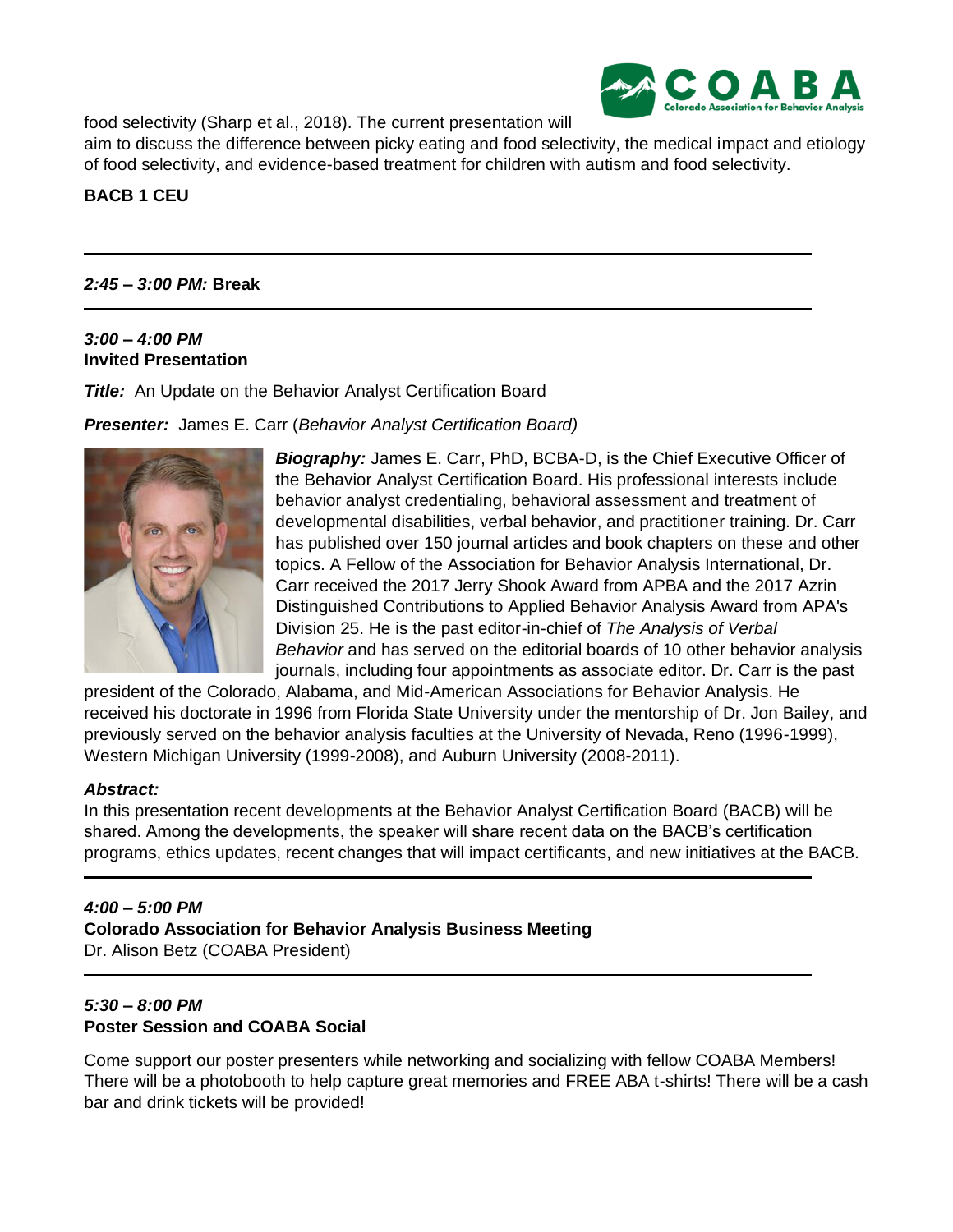## **Saturday 11/13/2021**



*8:00 – 8:45 AM* **Registration and Coffee**

*8:45 – 9:00 AM* **Opening remarks** Dr. Alison Betz, COABA President

## *9:00 – 10:00 AM* **Invited Presentation**

**Title:** Teaching children on the autism spectrum to talk about private events

**Presenter:** Dr. Katie Nicholson (*Florida Institute of Technology)*



**Biography:** Katie Nicholson is an Assistant Professor in the School of Behavior Analysis at Florida Institute of Technology (FIT). She received her M.S. and Ph.D. in Behavior Analysis from FIT and completed a postdoctoral fellowship at the Munroe-Meyer Institute at University of Nebraska Medical Center. Her interests in behavior analysis include the conceptual analysis of behavior, verbal behavior, assessment and treatment of children with developmental disabilities, staff training and performance management, systems in human service settings, supervising and training new behavior analysts, and social justice, diversity, equity and inclusion. Katie has over 20 years of clinical experience implementing behavioral invention for individuals with various disabilities and neurotypes such as autism spectrum disorder,

traumatic brain injury, ADHD, and cognitive delay, among individuals age 1-87, across a wide variety of settings (public school, private school, university-based clinic, hospital, community, and home).

# **Abstract:**

"Private events," such as sensations and emotions, are stimuli or responses that can only be observed by the person experiencing them. Because they are inaccessible to other people, there are a number of challenges to teaching children how to talk about what they're experiencing privately. Yet, it is critical that we try. Being able to report on sensations is important for reasons related to health, safety, and even pleasure. Talking about emotions can help build social bonds and allow children to communicate their personal boundaries to others. In this presentation, we will review the published literature on interventions related to private events in behavior analysis, as well as discuss cutting-edge research and innovations in our instructional technology that will enable practitioners to teach these critical skills.

# **BACB 1 CEU**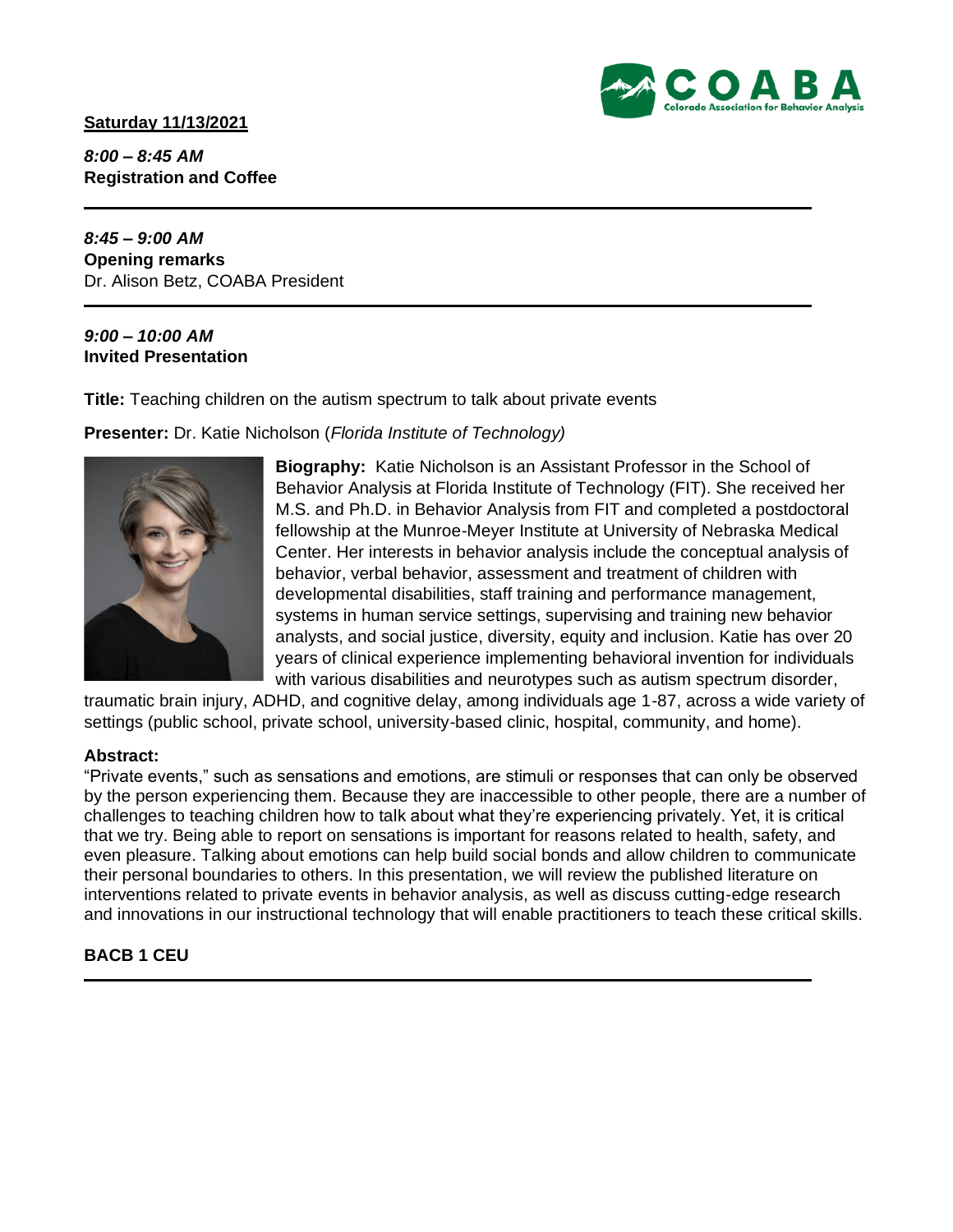# *10:00 – 11:00 AM* **Invited Presentation**



**Title:** From bedside to bench: A reverse-translational approach to studying operant renewal

**Presenter:** Dr. Andrew R. Craig (*SUNY Upstate Medical University*)



**Biography:** Andy Craig is an Assistant Professor of Pediatrics, Behavior Analysis Studies, and Neuroscience and Physiology at SUNY Upstate Medical University. His research focuses on understanding why behavior persists when it's challenged and what makes behavior come back or relapse after it's been successfully reduced through treatment

## **Abstract:**

Reinforcement-based interventions often are used to reduce severe destructive behavior in clinical settings, but the long-term efficacy of these interventions depends on the generalization of their effects into clients' natural environments. Renewal is a form of relapse wherein previously

eliminated behavior returns when the treatment context is changed, and it may help to explain why destructive behavior recurs following successful treatment. A growing body of translational and basic research has been dedicated to determining the factors that predispose eliminated behavior to renew, with the goal in mind of developing treatments that are robust to relapse induced by context change. The procedures used in these evaluations, however, differ in several major ways from the context and contingency changes clients experience during outpatient behavioral therapy. In this talk, I will provide an introduction to renewal and describe potential limitations of the extent literature as it applies directly to clinical situations. I will also present data from human-operant and animal studies that point to rather marked differences in performance between conventional renewal assessments and those conducted in our laboratory model of outpatient behavioral therapy. Implications of this research for practice, and translational research on renewal, will be discussed.

# *11:00 – 12:00 PM* **Lunch**

## *12:00 – 4:00 PM* **Workshop**

*Title:* The Behavior Analyst as Supervisor: *Creating advanced supervision and mentoring repertoires Presenters:* Dr. Linda LeBlanc and Dr. Tyra Sellers



*Biography:* Linda A. LeBlanc, Ph.D., BCBA-D, licensed psychologist, is the president of LeBlanc Behavioral Consulting. She previously served as a professor at Claremont MeKenna College, Western Michigan University, and Auburn University and as the executive director of Trumpet Behavioral Health. She has published more than 100 articles and book chapters on topics such as behavioral treatment of autism, technology-based behavioral interventions, behavioral gerontology, and systems development in human services. Dr. LeBlanc is an associate editor of *Behavior Analysis in Practice* and the literature review editor of *Education and Treatment of Children.* She has previously served as an associate editor of *The Analysis of Verbal*